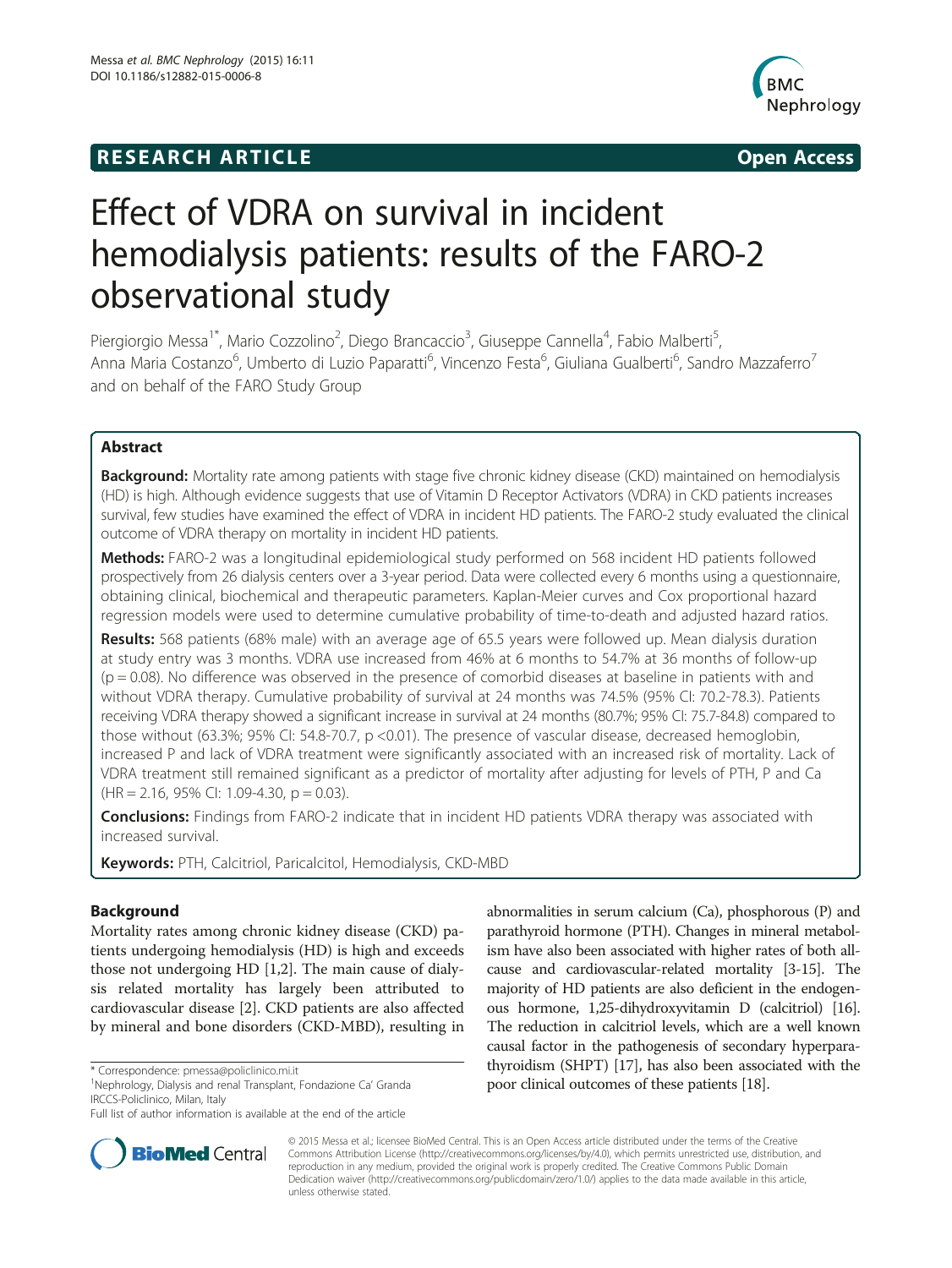However, the exogenous administration of calcitriol and other vitamin D metabolites may result in hypercalcaemia, potentially contributing to increase the risk of morbidity and mortality [\[19,20](#page-7-0)]. To overcome this problem, several synthetic vitamin D receptor activators (VDRAs) have been developed, that are less hypercalcemic and hyperphosphataemic and are efficacious in treating patients with CKD-MBD, [[21,22](#page-7-0)] and as such, are now considered the standard therapy for patients with CKD [\[23\]](#page-7-0). In fact, the occurrence of hypercalcemia and hyperphosphatemia is more frequent during calcitriol treatment than with the use of a selective VDRA (paricalcitol), possibly due to a lesser bone resorption and intestinal absorption of these metabolites [[24,25\]](#page-7-0). This may translate into reduced risk of vascular calcifications and hence cardiovascular events. The use of VDRAs, such as calcitriol or the selective VDR activator paricalcitol, is associated with improved survival in HD patients [\[15,26-32\]](#page-7-0). It is also recognized that the majority of these retrospective survival studies was performed on prevalent chronic HD patients and it is known that prolonged dialysis is an independent significant predictor of death [\[33\]](#page-7-0). To date, only few and small cohort studies have examined the effect of VDRA therapy on survival in incident HD patients. The original FARO study was the first epidemiological study that evaluated SHPT management and survival in HD patients in Italy [\[32,34](#page-7-0)]. The aim of the FARO-2 cohort, a sub-group of the original FARO study, was to assess SHPT management and alignment with K-DOQI target ranges, [[35,36](#page-7-0)] and to specifically evaluate the clinical outcome of VDRA therapy on mortality in incident HD patients, using time-dependent Cox models.

#### Methods

#### Study design

The FARO-2 study was a multicentric epidemiological study performed on a subgroup of patients who initiated the HD therapy over the course of the FARO study (conducted between 2006 and 2007) [\[32,34](#page-7-0)]. FARO-2 was undertaken in 26 dialysis centers in Italy. Data collection was retrospective, involving the completion of another two questionnaires for the year of 2008 (added to the previous 4 questionnaires collected during FARO study for the years 2006 and 2007). The physician attending the dialysis procedure completed the clinical and laboratory parameter questions on the dedicated questionnaire for each patient. Final data review and approval were completed by the primary investigator at the study site. Additional information on specific parameters included in the survey has been previously described [\[34\]](#page-7-0). All subjects who started dialysis treatment during the FARO study and all subjects at the time of the  $1<sup>st</sup>$  survey of the FARO Study (April 2006) that had a dialysis vintage of ≤8 months were included. Data are presented by semester from the beginning of dialysis (irrespective of the moment in which the patient entered into the FARO study). The follow up period for each subject is variable and ranged from a minimum of 6 months to a maximum of 3 years. All patients provided written informed consent and the study was approved by all local Ethic Committees.

#### VDRA treatment

For patients with stage 5 CKD undergoing HD, the 2003 guidelines of the Kidney Disease Outcomes Quality Initiative (KDOQI) of the National Kidney Foundation were used [\[35\]](#page-7-0). According to these guidelines, target ranges for these patients for iPTH concentrations were 150–300 pg/ mL and VDRA therapy was only administered to HD patients with iPTH >300 pg/ml. FARO2 was an observational study, therefore medication was administered at the discretion of the treating physician, according to Italian guidelines.

#### Statistical analysis

Descriptive statistics of categorical data are presented as summary tables reporting frequencies and percentages, while quantitative variables such as KDOQI parameters were summarized using medians and interquartile ranges. Comparisons between two groups of categorical variables were analyzed by chi-squared tests. Differences in the proportion of patients receiving VDRA therapy over the study period were assessed by chi-squared for trend. Differences for KDOQI parameters were evaluated using Kruskal-Wallis test.

Risk of all-cause mortality was assessed standard survival techniques such as Kaplan-Meier curves to estimate the cumulative probability of death. In particular, an extended Kaplan-Meier survival plot was also performed to assess the effect of VDRA therapy (i.e., untreated vs. oral/ intravenous (IV) calcitriol or IV paricalcitol) on all-cause mortality as previously described [[15,32](#page-7-0)]. In brief, those patients not receiving VDRA therapy for the entire followup period were always considered as untreated; for those who started VDRA therapy, the risk time for each patient was divided into specific time contributions depending on when treatment started. Before treatment started, the specific time contribution was for the untreated group. As an-intention-to-treat analysis when a patient interrupted or discontinued VDRA they were still considered in the VDRA group. Two multiple time dependent Cox proportional hazard regression models were performed to estimate adjusted HRs (with 95% confidence intervals (95% CI). The first model included various demographic and clinical covariates, including age (per 10-year increase), gender, comorbidities (i.e., hypertension: yes vs. no; dyslipidemia: yes vs. no; heart disease: yes vs. no; neoplasias: yes vs. no; liver disease: yes vs. no; vascular disease: yes vs. no; treatment of diabetes: yes vs. no; haemoglobin (per 1 g/dl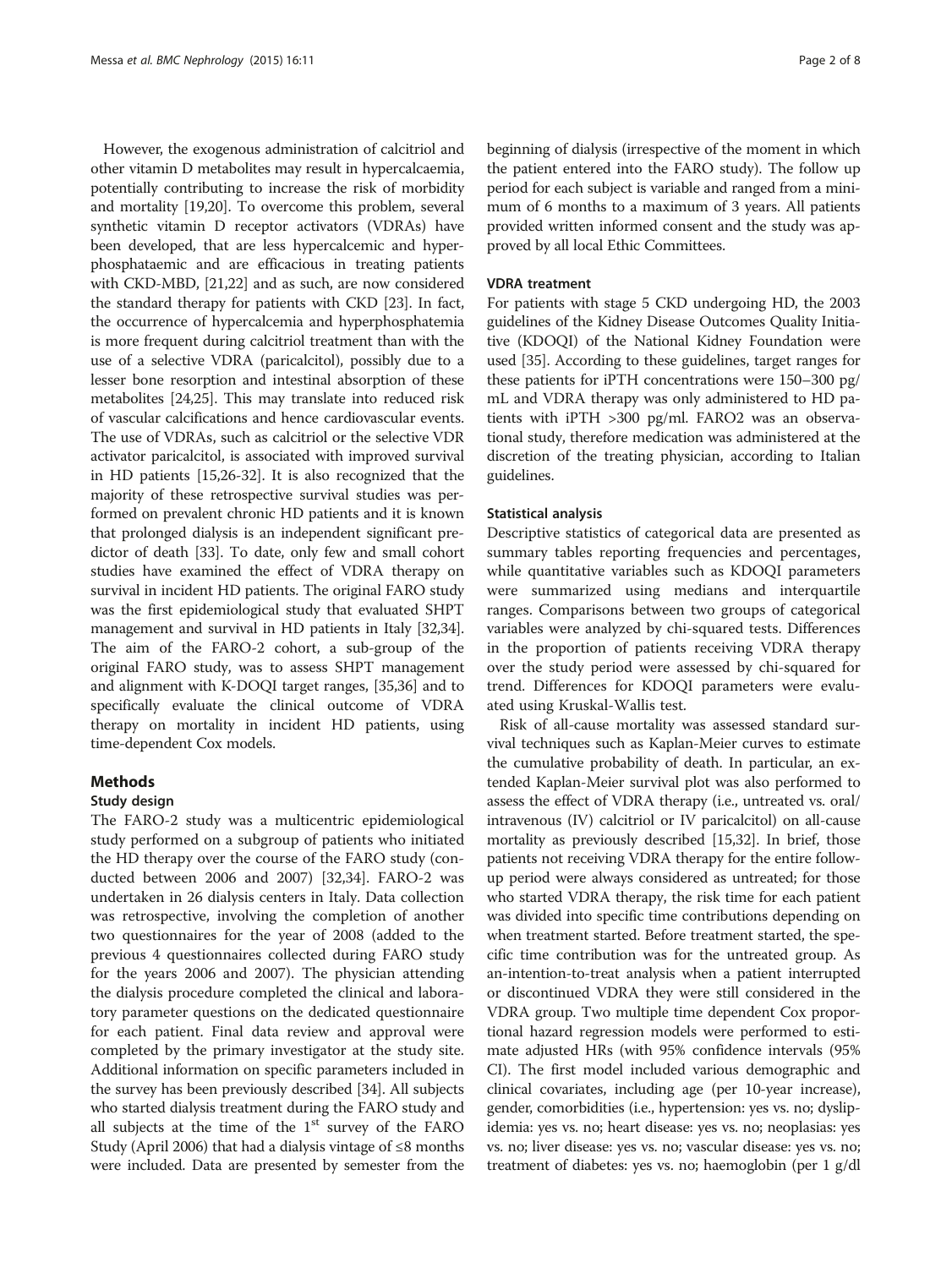<span id="page-2-0"></span>increase); albumin (per 1 g/dl increase), VDRA use (untreated vs. treated), calcium-based phosphate binder use (no vs. yes) and non-calcium-based phosphate binder use (no vs. yes). The second model, together with the previously described variables, also included the serum phosphorus (≤3.5 vs. >3.5 to 5.5; >5.5 vs. >3.5 to 5.5 mg/dL), serum calcium (≤8.4 vs. >8.4 to 9.5; >9.5 to 10.5 vs. >8.4 to 9.5;  $>10.5$  vs.  $>8.4$  to 9.5 mg/dL), parathyroid hormone  $[(PTH) \le 150 \text{ vs. } 150 \text{ to } 300; > 300 \text{ vs. } 150 \text{ to } 300 \text{ pg/ml}].$ All parameters were included as time changing variables except age and gender. Patients who moved or were transferred to other dialysis centers or who were lost to followup were censored as alive at the last visit performed. To prevent possible non-proportionality of risks among clinical centers, Cox proportional hazard regression models were stratified by clinical center [[37\]](#page-7-0). A  $p$ -value of <0.05 was considered statistically significant. Statistical analysis was performed using SAS (version 9.2 for WindowsTM, Cary, NC) and STATA (version 12.0, College Station, TX) software.

#### Results

#### Disposition and baseline clinical characteristics

Patient demographic and clinical characteristics are summarized in Table 1. The proportion of males was higher

|  |  |                          | Table 1 Baseline clinical characteristics in patients with |  |  |
|--|--|--------------------------|------------------------------------------------------------|--|--|
|  |  | and without VDRA therapy |                                                            |  |  |

| Clinical                         | <b>Total</b>  | <b>VDRA</b>                       | P-               |       |  |
|----------------------------------|---------------|-----------------------------------|------------------|-------|--|
| characteristic                   |               | Yes                               | No               | value |  |
| General                          |               |                                   |                  |       |  |
| N (%)                            | 568           | 389 (68.5)                        | 179 (31.5)       |       |  |
| Gender (male),<br>n(%)           | 389 (68.5)    | 260 (66.9)                        | 129 (72.1)       |       |  |
| Median age<br>(IQR), years       | 70 (57-77)    | 69 (56-76.5)                      | 70 (60-77)       | 0.31  |  |
| Median height<br>$IQR)$ , cn     | 165 (160-170) | 165 (160-171)                     | 167 (160-170)    | 0.89  |  |
| BMI $(Kg/M^2)$                   |               | 23.5 (21.2-26.4) 23.5 (21.2-26.3) | 23.4 (20.8-26.5) | 0.47  |  |
| Comorbid<br>diseases             |               |                                   |                  |       |  |
| Hypertension,<br>n(%)            | 496 (87.3)    | 347 (89.2)                        | 149 (83.2)       | 0.05  |  |
| Cardiovascular<br>disease, n (%) | 338 (59.5)    | 233 (59.9)                        | 105 (58.7)       | 0.78  |  |
| Vascular disease,<br>n(%)        | 277 (48.8)    | 188 (48.3)                        | 89 (49.7)        | 0.6   |  |
| Diabetes, n (%)                  | 164 (28.9)    | 109 (28)                          | 55 (30.7)        | 0.52  |  |
| Dyslipidemia,<br>n (%)           | 104 (18.3)    | 164 (42.2)                        | 61(34.1)         | 0.07  |  |
| Liver disease,<br>n(%)           | 54 (9.5)      | 42 (10.8)                         | 12(6.7)          | 0.12  |  |

BMI = body mass index.

IQR = interquartile range.

Statistically significant p-values are highlighted in bold.

(68.5%) than females (31.5%). At the start of dialysis, the median age was 70 years for both women and men. The frequency of dialysis sessions was 3 times per week for 83.1% of subjects, twice a week for 12.32% of subjects, once a week for 4.05% of subjects. A small proportion of subjects (0.18%) also had dialysis >3 times per week. Most frequent comorbid diseases included hypertension (77%), ventricular hypertrophy (55.3%) and cardiovascular disease (39.8%). Clinical characteristics remained the same for patients receiving VDRA therapy compared to those without VDRA therapy (Table 1). Furthermore, the presence of comorbid diseases at baseline was similar between

Table 2 Time-dependent characteristics in patients with and without VDRA therapy

| Characteristic    | Follow-up<br>time (months) | <b>Total</b> | <b>VDRA</b> | No VDRA | p-value |
|-------------------|----------------------------|--------------|-------------|---------|---------|
| Serum calcium     | 6                          | 8.8          | 8.8         | 8.8     | 0.34    |
| (mq/dl)           | 12                         | 8.9          | 8.9         | 8.8     | 0.02    |
|                   | 18                         | 8.9          | 8.9         | 8.8     | 0.26    |
|                   | 24                         | 9.0          | 9.0         | 9.0     | 0.2     |
|                   | 30                         | 9.0          | 8.9         | 8.9     | 0.85    |
|                   | 36                         | 8.9          | 8.9         | 9.0     | 0.11    |
| Serum phosphorus  | 6                          | 5.1          | 5.0         | 5.2     | 0.17    |
| (mg/dl)           | 12                         | 5.2          | 5.2         | 5.3     | 0.29    |
|                   | 18                         | 5.0          | 5.0         | 5.1     | 0.44    |
|                   | 24                         | 4.9          | 4.9         | 4.9     | 0.93    |
|                   | 30                         | 4.9          | 4.9         | 4.9     | 0.56    |
|                   | 36                         | 4.8          | 4.8         | 4.8     | 0.49    |
| PTH (pg/ml)       | 6                          | 225          | 313         | 157     | < 0.01  |
|                   | 12                         | 197          | 245         | 141.3   | < 0.01  |
|                   | 18                         | 201          | 227         | 155     | < 0.01  |
|                   | 24                         | 212          | 240.3       | 155     | < 0.01  |
|                   | 30                         | 247          | 268.3       | 148.5   | < 0.01  |
|                   | 36                         | 254          | 260         | 197.5   | 0.15    |
| Serum albumin     | 6                          | 3.60         | 3.55        | 3.55    | 0.09    |
| (q/d)             | 12                         | 3.70         | 3.70        | 3.60    | 0.03    |
|                   | 18                         | 3.75         | 3.78        | 3.70    | 0.19    |
|                   | 24                         | 3.76         | 3.80        | 3.69    | 0.06    |
|                   | 30                         | 3.74         | 3.76        | 3.73    | 0.51    |
|                   | 36                         | 3.80         | 3.72        | 3.81    | 0.42    |
| Hemoglobin (g/dl) | 6                          | 10.9         | 11.0        | 10.9    | 0.08    |
|                   | 12                         | 11.4         | 11.4        | 11.5    | 0.79    |
|                   | 18                         | 11.5         | 11.4        | 11.5    | 0.86    |
|                   | 24                         | 11.3         | 11.2        | 11.5    | 0.05    |
|                   | 30                         | 11.2         | 11.2        | 11.3    | 0.23    |
|                   | 36                         | 11.7         | 11.4        | 11.9    | 0.07    |

PTH = parathyroid hormone. P-values denote comparisons between VDRA and no VDRA groups. Statistically significant p-values are highlighted in bold.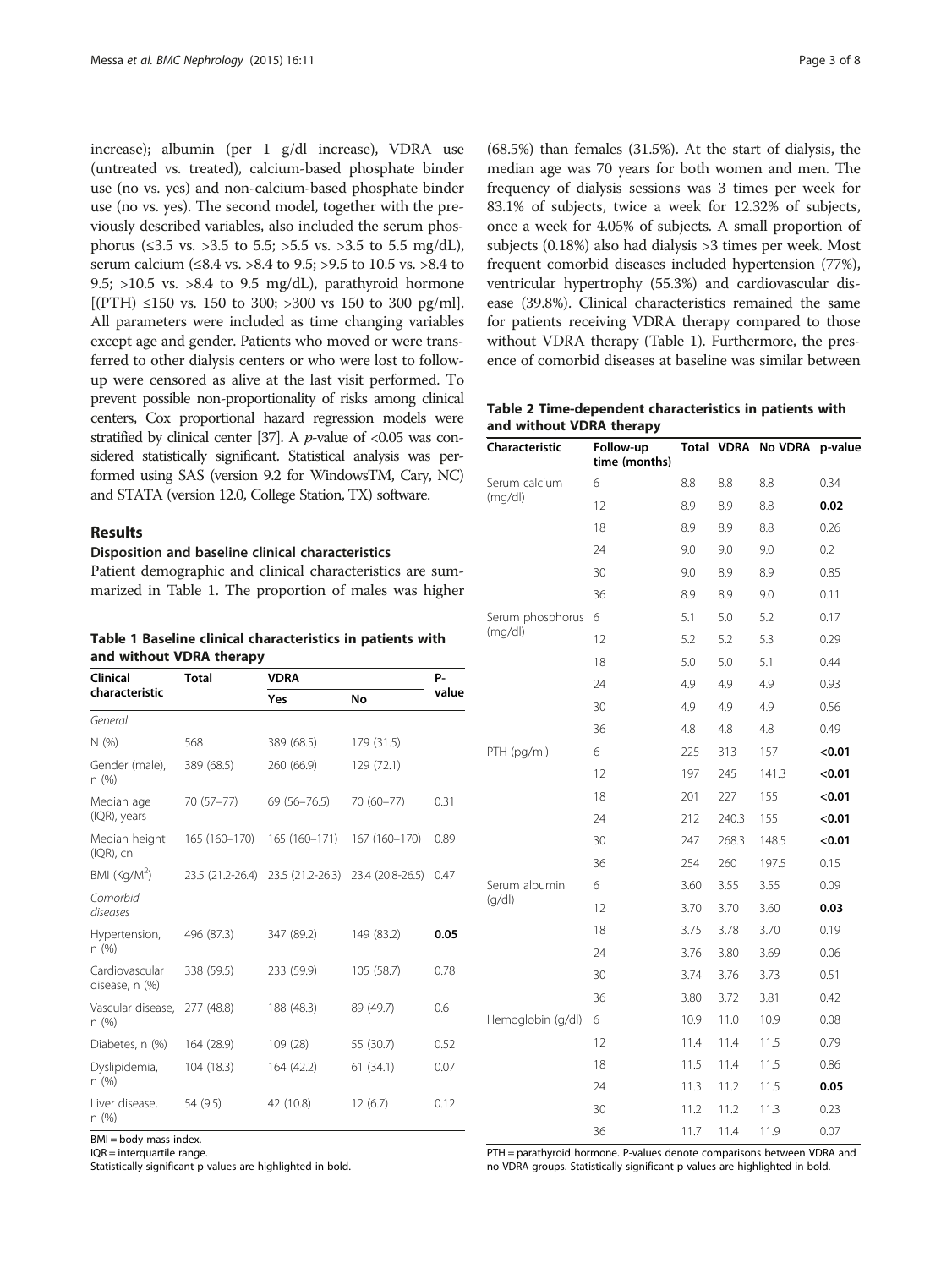<span id="page-3-0"></span>the VDRA-treated group (66.9% male; median age 70 years) and non-VDRA treated group (72.1% male; median age 70 years) (Table [1](#page-2-0)). Although a higher proportion of VDRA-treated patients had hypertension (89.2 with VDRA vs. 83.2 without VDRA,  $p = 0.05$ ), this difference was not deemed clinically significant. Of the 610 subjects who were considered eligible for participation in the FARO-2 study, 7 subjects were excluded because they were referred to 2 centers that did not adhere to the project while 35 were excluded because, on closer scrutiny, had a dialysis start date earlier than 8 months of the date of study enrollment, therefore not meeting the inclusion criteria. The total sample size was 568 subjects. The number of evaluable patients changed from the  $1<sup>st</sup>$  survey (128 evaluable patients with a follow-up of 3 years) to the  $6<sup>th</sup>$  survey (568 evaluable patients with a follow-up of 6 months).

#### Levels of PTH, Ca and P at baseline and follow-up

Levels of serum PTH (median values at 6 months vs 36 months; 225 vs 254 pg/ml), Ca (8.8 vs 8.9 g/dl) and P (5.1 vs 4.8 mg/dl) for all patients did not differ significantly from baseline (Table [2](#page-2-0)). Although median serum PTH levels were significantly different in patients with VDRA compared to those without VDRA therapy (approximately 40% higher in VDRA treated patients), no marked difference was observed for other biochemical (serum calcium

Table 3 Concomitant therapy in patients over the followup period

|                   | Follow-up time (months) | Yes |      | No  |      |
|-------------------|-------------------------|-----|------|-----|------|
| <b>Treatment</b>  |                         | N   | %    | N   | %    |
| <b>VDRA</b>       | 6                       | 261 | 46   | 307 | 54.0 |
|                   | 12                      | 328 | 57.8 | 239 | 42.2 |
|                   | 18                      | 335 | 67.5 | 161 | 32.5 |
|                   | 24                      | 254 | 74.1 | 89  | 25.9 |
|                   | 30                      | 162 | 75.7 | 52  | 24.3 |
|                   | 36                      | 99  | 77.3 | 29  | 22.7 |
| Non-calcium-based | 6                       | 223 | 39.3 | 345 | 60.7 |
| phosphate binders | 12                      | 300 | 52.9 | 267 | 47.1 |
|                   | 18                      | 296 | 59.7 | 200 | 40.3 |
|                   | 24                      | 222 | 64.7 | 121 | 35.3 |
|                   | 30                      | 147 | 68.7 | 67  | 31.3 |
|                   | 36                      | 90  | 70.3 | 38  | 29.7 |
| Calcium-based     | 6                       | 302 | 53.2 | 266 | 46.8 |
| phosphate binders | 12                      | 354 | 62.4 | 213 | 37.6 |
|                   | 18                      | 339 | 68.3 | 157 | 31.7 |
|                   | 24                      | 250 | 72.9 | 93  | 27.1 |
|                   | 30                      | 161 | 75.2 | 53  | 24.8 |
|                   | 36                      | 97  | 75.8 | 31  | 24.2 |

and serum phosphorus) and laboratory parameters (serum albumin and hemogobin) (Table [2](#page-2-0)).

### Use of VDRA

389 (68.5%) patients received VDRA therapy at least once during the follow up period and 191 (49.1%) were taken off VDRA(even for a single visit). From the beginning of the study, there was an increase in the use of VDRA from 46% at 6 months to 54.7% at 36 months follow-up, although this increase was not statistically significant ( $p = 0.08$ ; Figure 1A) (Table 3). Sub-analysis of patients who received VDRA therapy revealed a significant decrease in the use of orally administered calcitriol (68.5% at 6 month follow-up vs. 58% at 36 month follow-up,  $p = 0.039$ ) and, concomitantly, a significant increase in the use of paricalcitol (IV) (20.9% at 6 months to 33.3% at 36 months,  $p = 0.045$ ) was observed between baseline and follow up (Figure 1B). Use of calcitriol



between 6 and 36 month time points where  $* = p < 0.05$ .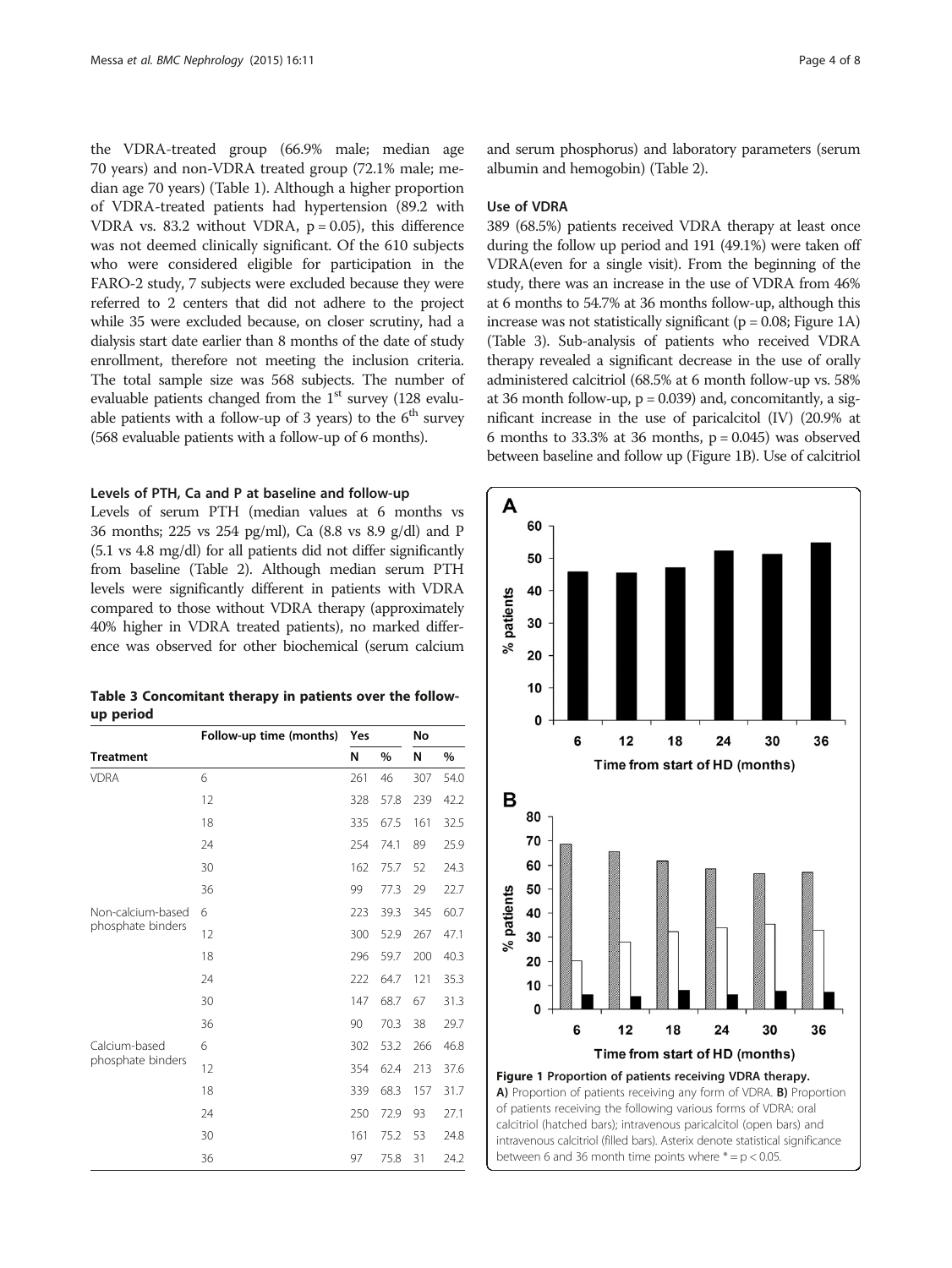<span id="page-4-0"></span>(IV) was only in a small proportion of patients (<10%) and did not change over the study period (Figure [1](#page-3-0)B).

#### Concomitant medication

In addition to VDRA use, patients received concomitant medication. At baseline the majority of patients  $({\sim}70%)$ received iron supplementation, followed by calcium carbonate  $({\sim}50\%)$ , other phosphate binders  $({\sim}30\%)$  and insulin  $({\sim}20\%)$ . The proportion of patients receiving medication changed over the study period (Table [3](#page-3-0)). The proportion of patients receiving non-calcium-based phosphate binders and calcium-based phosphate binders increased from 39.3% at 6 months to 70.3% at 36 months

and 53.2% at 6 months to 75.8% at 36 months respectively (Table [3\)](#page-3-0). While the proportion of patients receiving the phosphate binder sevelamer HCl (25.2% vs 38.3%, p = 0.0039), calcium acetate (3.7% vs 10.2%,  $p = 0.0046$ ) or the calcimimetic cinacalcet (0.9% to 9.4%, p < 0.0001) significantly increased from 6 months to 36 months, the use of iron supplements (73.9% vs 64.8%,  $p = 0.049$  or calcium carbonate (47.4% vs 39.8%,  $p = 0.15$ )

#### Cause of mortality

In this survey, approximately one quarter (25.2%) of patients died. At 12 months, 47 subjects died (8.3%), at

decreased from 6 months to 36 months.

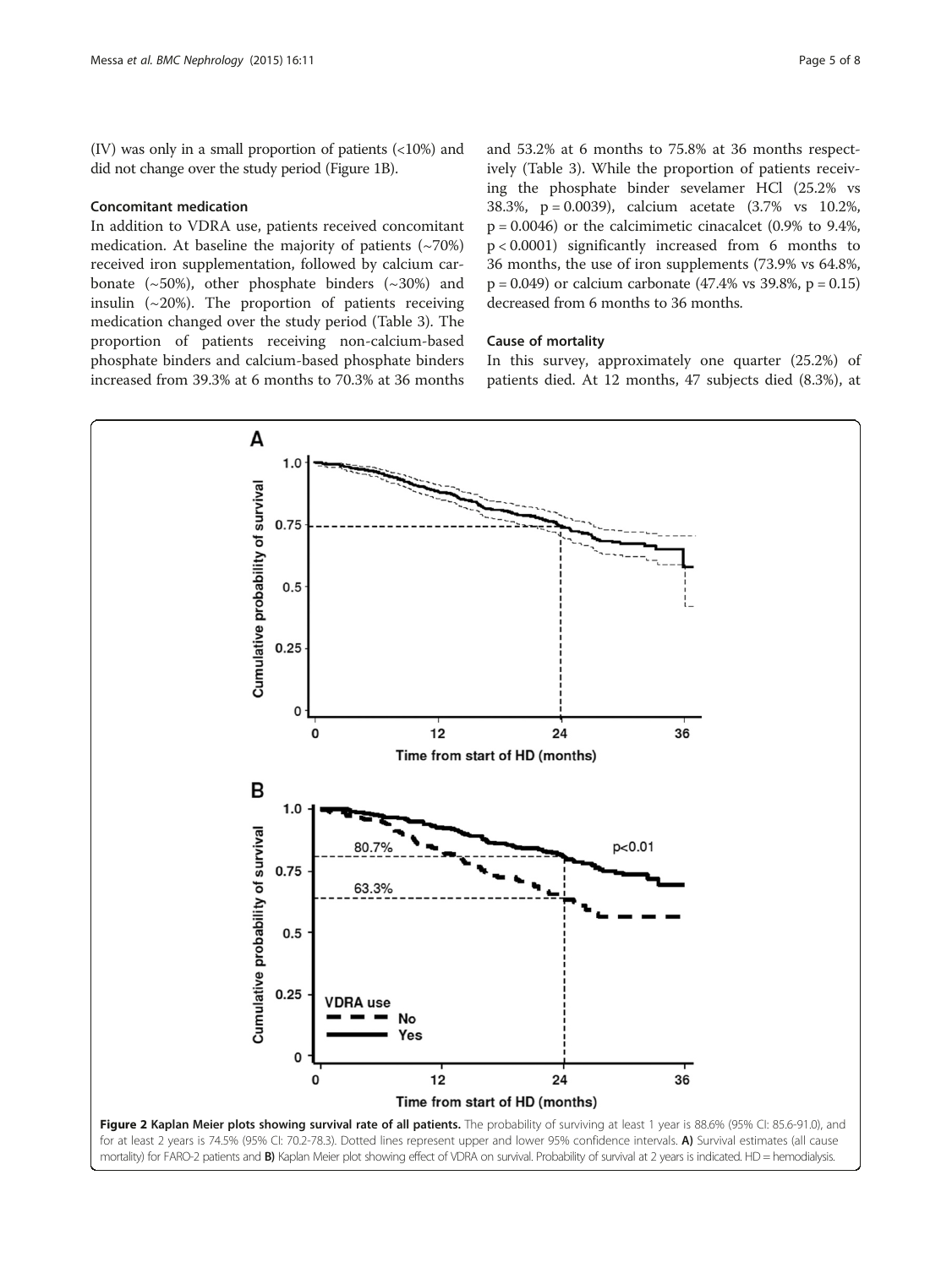18 months 44 (16.1%) died, at 24 months 20 (19.6%) died, at 30 months 25 (24%) died and at 36 months 7 (25.2%) died.The main cause of death was heart failure 25.9% ( $n = 37$ ), followed by other unspecified causes (17.5%), vascular causes and neoplasia (both 16.1%), cachexia (15.4%) and sepsis (9.1%). The cumulative probability of survival (all-cause mortality) from start of dialysis is presented in Figure [2](#page-4-0)A. Kaplan-Meier analysis revealed that the cumulative probability of surviving at least 12 months was 88.6% (95% CI: 85.6-91.0), at least 24 months was 74.5% (95% CI: 70.2-78.3) (Figure [2](#page-4-0)A).

#### Effect of VDRA on survival

Patients who received VDRA therapy showed a significant higher survival at 24 months (80.7%; 95% CI: 75.7- 84.8) compared to those without VDRA treatment (63.3%; 95% CI: 54.8-70.7) (Figure [2](#page-4-0)B). Actually, the effect of VDRA treatment reveals that the event curves had already separated by 6 months and continued to diverge up to 2 years (Figure [2](#page-4-0)B).

#### Effect of demographic and clinical variables on survival

Cox proportional hazard regression models were used to estimate time to all-cause mortality hazard ratios (HR). The presence of hypertension, vascular disease, decreased hemoglobin and lack of VDRA treatment were significantly associated with an increased risk of mortality (Table 4).

| Table 4 Hazard ratios of time to death (any cause), |  |  |
|-----------------------------------------------------|--|--|
| without PTH, Ca and P                               |  |  |

|                                     | <b>HR</b> | 95% CI |       | p-value |
|-------------------------------------|-----------|--------|-------|---------|
| Age (per 10 year increase)          | 1.33      | 0.99   | 1.80  | 0.06    |
| Gender (male vs female)             | 1.22      | 0.63   | 2.36  | 0.55    |
| History of hypertension (yes vs no) | 0.32      | 0.10   | 0.98  | 0.05    |
| History of dyslipidemia (yes vs no) | 0.94      | 0.42   | 2.09  | 0.88    |
| Heart disease (yes vs no)           | 1.62      | 0.73   | 3.58  | 0.24    |
| Neoplasias (yes vs no)              | 2.15      | 0.93   | 5.00  | 0.07    |
| Liver disease (yes vs no)           | 2.04      | 0.77   | 5.41  | 0.15    |
| Vascular disease (yes vs no)        | 4.60      | 2.04   | 10.38 | 0.00    |
| Treatment of diabetes (yes vs no)   | 1.61      | 0.71   | 3.61  | 0.25    |
| Hemoglobin (per 1 g/dl increase)    | 0.64      | 0.49   | 0.84  | 0.00    |
| Albumin (per 1 g/dl increase)       | 1.12      | 0.87   | 1.45  | 0.38    |
| VDRA (no vs yes)                    | 2.69      | 1.38   | 5.22  | 0.00    |
| Ca-based PiB (no vs yes)            | 1.11      | 0.47   | 2.67  | 0.81    |
| NoCa-based PiB (no vs yes)          | 0.58      | 0.27   | 1.22  | 0.15    |

Data presented as hazard ratios (HR) and upper and lower 95% confidence intervals (CI).

 $PTH =$  parathyroid hormone;  $P =$  phosphorous,  $Ca =$  calcium;  $VDRA =$  vitamin D receptor activator; Ca-based PiB = calcium containing phosphate binders; noCa-based PiB = non calcium containing phosphate binders. All variables (but age and gender) were included as time dependent covariates. Statistically significant p-values are highlighted in bold.

Additional analysis adjusted for levels of the biochemical parameters PTH, P and Ca showed that lack of treatment with VDRA still remained significant as a predictor of mortality (HR = 2.16, 95% CI: 1.09-4.30,  $p = 0.03$ ) (Table 5).

#### **Discussion**

The main finding of this analysis of the subgroup of the FARO cohort shows that VDRA treatment in incident HD patients (FARO-2 cohort) is associated with reduced overall mortality. This benefit was maintained even after adjusting for levels of the biochemical parameters PTH, P and Ca.

Previous studies have consistently shown benefit in reducing overall and CV-related mortality following VDRA use, compared to non VDRA use, [[9,26-32](#page-7-0)] although studies comparing efficacy of different VDRA molecules (for example paricalcitol compared to calcitriol) on survival outcome have shown differing results [[30,38,39\]](#page-7-0).

What makes the FARO-2 study unique is the fact that we have examined the effect of VDRA therapy on survival in incident HD patients, the first study of this kind

#### Table 5 Hazard ratios of time to death (any cause)

|                                             | ΗR   | 95% CI |      | p-value |  |
|---------------------------------------------|------|--------|------|---------|--|
| Age (per 10 year increase)                  | 1.35 | 0.98   | 1.86 | 0.06    |  |
| Gender (male vs female)                     | 1.12 | 0.57   | 2.21 | 0.75    |  |
| History of hypertension (yes vs no)         | 0.33 | 0.10   | 1.07 | 0.07    |  |
| History Dyslipidemia (yes vs no)            | 1.03 | 0.43   | 2.45 | 0.95    |  |
| Heart disease (yes vs no)                   | 1.38 | 0.60   | 3.16 | 0.45    |  |
| Neoplasias (yes vs no)                      | 1.89 | 0.77   | 4.63 | 0.16    |  |
| Liver disease (yes vs no)                   | 1.87 | 0.64   | 5.45 | 0.25    |  |
| Vascular disease (yes vs no)                | 4.32 | 1.90   | 9.80 | 0.00    |  |
| Treatment of diabetes (yes vs no)           | 1.72 | 0.74   | 4.01 | 0.21    |  |
| Hemoglobin (per 1 g/dl increase)            | 0.61 | 0.46   | 0.81 | 0.00    |  |
| Albumin (per 1 g/dl increase)               | 1.08 | 0.85   | 1.38 | 0.54    |  |
| PTH ≤ 150 vs 150 < PTH ≤ 300 pg/ml          | 1.02 | 0.47   | 2.24 | 0.96    |  |
| $300 >$ PTH vs $150 <$ PTH $\leq 300$ pg/ml | 0.55 | 0.19   | 1.57 | 0.26    |  |
| $P \le 3.5$ vs $3.5 < P \le 5.5$ mg/dl      | 2.16 | 0.89   | 5.26 | 0.09    |  |
| $P > 5.5$ vs $3.5 < P \le 5.5$ mg/dl        | 2.63 | 1.23   | 5.60 | 0.01    |  |
| $Ca \leq 8.4$ vs $8.4 < Ca \leq 9.5$ mg/dl  | 1.88 | 0.90   | 3.92 | 0.09    |  |
| $Ca > 9.5$ vs $8.4 < Ca \leq 9.5$ mg/dl     | 1.27 | 0.44   | 3.71 | 0.66    |  |
| VDRA (no vs yes)                            | 2.16 | 1.09   | 4.30 | 0.03    |  |
| Ca-based PiB (no vs yes)                    | 1.15 | 0.46   | 2.89 | 0.77    |  |
| NoCa-based PiB (no vs yes)                  | 0.70 | 0.31   | 1.58 | 0.39    |  |

Data are presented as hazard ratios (HR) and upper and lower 95% confidence intervals (CI).  $PTH =$  parathyroid hormone:  $P =$  phosphorous,  $Ca =$  calcium: VDRA = vitamin D receptor activator; Ca-based PiB = calcium containing phosphate binders; noCa-based PiB = non calcium containing phosphate binders. All variables (but age and gender) were included as time-dependent covariates. Statistically significant p-values are highlighted in bold.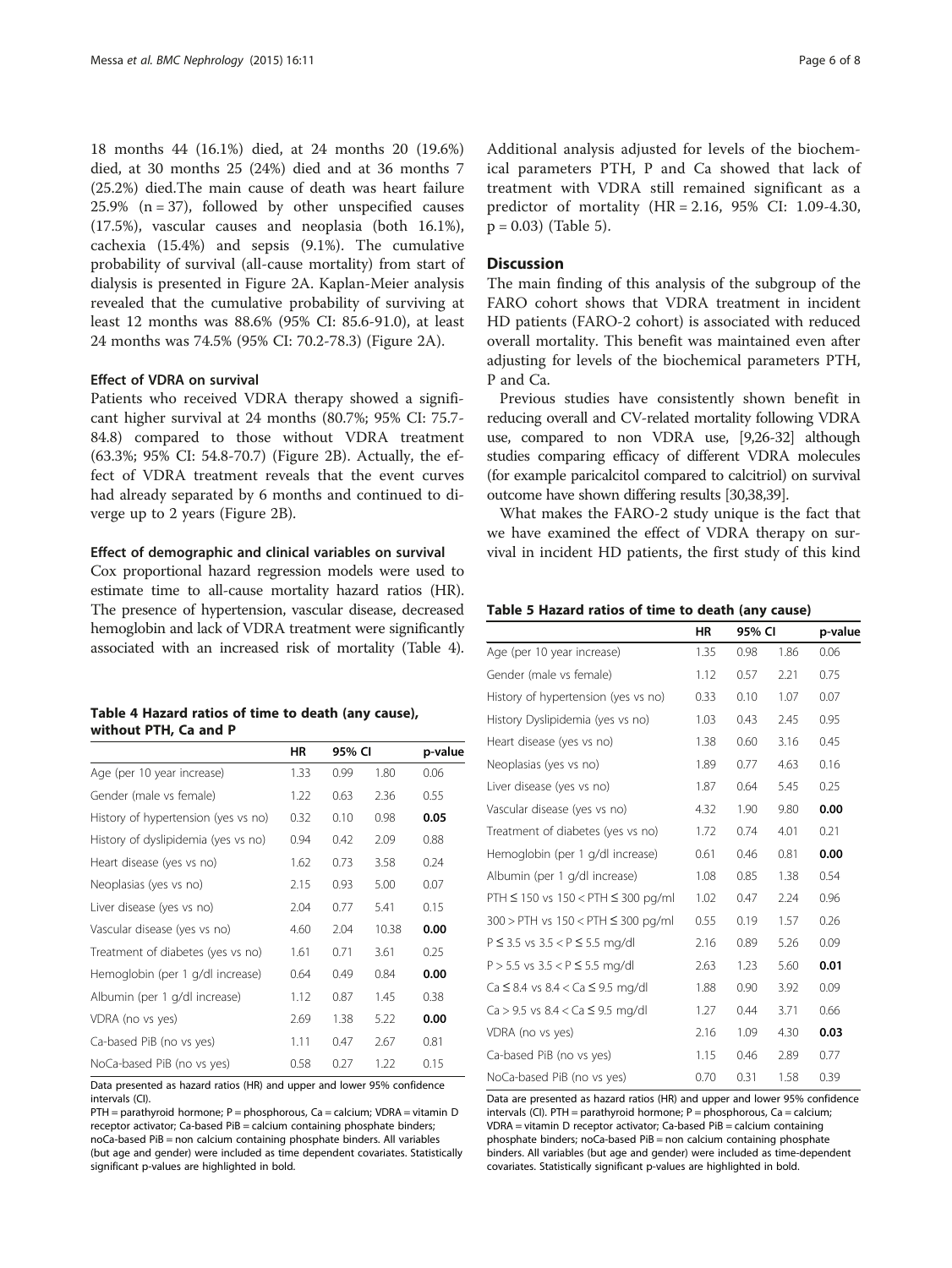<span id="page-6-0"></span>performed in Italy. Our results confirm that the main cause of death in these patients is attributed to CVrelated events [1,2] and that VDRA use may play a beneficial effect on survival in HD patients [[9,15,26-32](#page-7-0)]. In fact, as previously observed in the FARO study, [[32](#page-7-0)] in the present analysis we have also noted that the presence of vascular disease was a significant predictor of mortality. In line with these data, vascular-related comorbidities have previously been linked to increased morbidity and mortality in HD patients [\[40,41](#page-7-0)]. There is no clear explanation on the precise mechanisms by which VDRA therapy might provide its cardio-vascular protective effects. To address this, the PRIMO study, a multinational double-blind randomized placebocontrolled trial, examined the effect of paricalcitol (2 μg daily) using cardiac endpoints as measures of CV structure and function (e.g. left ventricular mass) [\[42](#page-7-0)]. Although findings from this trial did not demonstrate any effect of paricalcitol on left ventricular mass or improved measures of diastolic function over 48 weeks, this study did show that paricalcitol use was associated with fewer CV-related hospitalizations, with an attenuated rise in BNP levels and decreased left atrial volume [\[42,43](#page-7-0)].

Collectively, these findings suggest a possible cardiovascular protective effect of VDRA and in particular of paricalcitol, though the exact mechanisms of this effect still need to be fully elucidated.

#### Study limitations

There are, however, some limitations of the FARO-2 study that need to be addressed. Although the number of patients at baseline was relatively large  $(n = 568)$ , a larger sample size would have permitted additional subanalysis, accounting for drop-outs and death. The small sample size also precluded the possibility of evaluating the possibility of any potential dose-related effect of VDRA therapy on overall survival. In addition, although some classical factors did not attain statistical significance, possibly again attributed to the low sample number, several other clinical characteristics emerged as risk factors for survival, corroborating other studies [[32,40,41\]](#page-7-0). Furthermore it was retrospective and observational design. On the other hand, there are several strengths of the FARO-2 study worth noting. First, it is based on an observation over a long period of time (36 months) of incident CKD patients undergoing dialysis treatment. Second, it was a multicentric study with the contribution of many centers distributed around Italy and therefore, its findings can be considered well representative of the entire Italian dialysis population. Furthermore, no studies are available reporting on the effect of VDRA therapy on mortality data on incident HD Italian population.

#### Conclusions

In summary, the present study suggests that VDRAs may play an important role in decreasing all-cause and cardiovascular mortality in incident HD patients. However, considering the inherent limitations of retrospective analyses, the benefit of VDRA treatment on survival in HD patients still remains to be confirmed in large prospective randomized clinical trials.

#### Competing interests

The authors declare that they have no competing interests.

#### Authors' contributions

PM, MC, DB, GC, FM, AMC, UCP and SM participated in the design of the study and interpretation of data. VF and GG participated in interpretation of data and writing of the manuscript. All authors were involved in drafting the manuscript and read and approved the final manuscript.

#### Acknowledgements

The authors would like to thank the FARO study group: Piergiorgio Bolasco (Quartu S. Elena), Mario Bonomini (Chieti), Giovanni Cancarini (Brescia), Maria Rosa Caruso (Bergamo), Marina Di Luca (Pesaro), Loreto Gesualdo (Bari), Cosimo Lodeserto (Taranto) , Annalisa Lucchesi (Livorno), Martino Marangella (Torino), Massimo Morosetti (Ostia Lido), Francesco Quarello (Torino), Giuseppe Rombolà (La Spezia) , Sergio Stefoni (Bologna). We would also like to thank Dr Colin Gerard Egan (Primula Multimedia SRL, Pisa Italy) for medical writing assistance (funded by AbbVie) and INFORMA srl for the statistical analysis.

#### Disclosures

Piergiorgio Messa – FARO Steering Committee. Lecture honoraria from Janssen Cilag, Amgen.

Mario Cozzolino – FARO Steering Committee. Lecture honoraria from Abbott, Shire, Amgen, Genzyme, Roche.

Diego Brancaccio – FARO Steering Committee. Consultant for Abbott; lecture honoraria from GSK, Amgen and Shire.

Giuseppe Cannella - FARO Steering Committee. Lecture honoraria from Abbott.

Fabio Malberti - Lecture honoraria from Amgen.

Anna Maria Costanzo – Abbvie Italy Head Medical Affairs SH Umberto di Luzio Paparatti – Abbvie Italy Affiliate Medical Director Vincenzo Festa – AbbVie Italy Medical Manager

Giuliana Gualberti – AbbVie Italy Biometrics and Compliance Manager Sandro Mazzaferro – FARO Steering Committee. Lecture honoraria from Shire and Amgen.

This study was sponsored by AbbVie. AbbVie contributed to the study design, research, and interpretation of data, writing, reviewing, and approving the publication.

#### Author details

<sup>1</sup>Nephrology, Dialysis and renal Transplant, Fondazione Ca' Granda IRCCS-Policlinico, Milan, Italy. <sup>2</sup>Department of Health Sciences, University of Milan - Renal Division - San Paolo Hospital, Milan, Italy. <sup>3</sup>Dialysis Unit, "Simone Martini", Milan, Italy. <sup>4</sup> Department of Nephrology, San Martino Hospital, Genoa, Italy. <sup>5</sup> Divisione di Nefrologia e Dialisi, Azienda Ospedaliera Istituti Ospitalieri di Cremona, Cremona, Italy. <sup>6</sup>AbbVie Italy, Campoverde, Latina, Italy. <sup>7</sup>Dipartimento di Scienze Cardiovascolari Respiratorie Nefrologiche e Geriatriche, Sapienza Università di Roma, Roma, Italy.

#### Received: 12 February 2014 Accepted: 25 January 2015 Published online: 06 February 2015

#### References

- 1. Foley RN, Parfrey PS, Sarnak MJ. Clinical epidemiology of cardiovascular disease in chronic renal disease. Am J Kidney Dis. 1998;32 Suppl 3:S112–9.
- 2. Iseki K, Shinzato T, Nagura Y, Akiba T. Factors influencing long-term survival in patients on chronic dialysis. Clin Exp Nephrol. 2004;8:89–97.